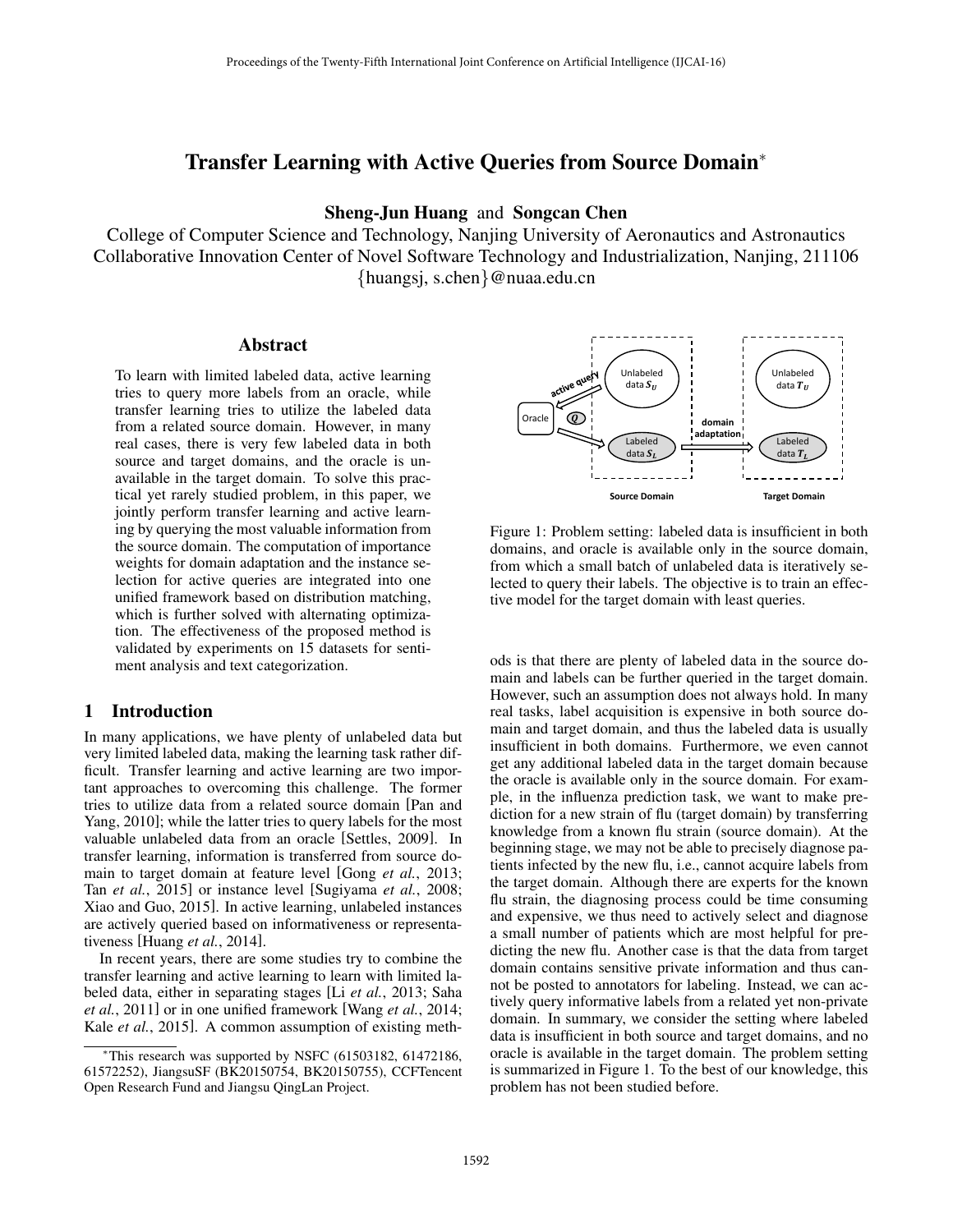In this paper, we try to address this problem by jointly performing transfer learning and active learning with queries from source domain. On one hand, to compute the importance weight for domain adaptation, we minimize the distance between the distributions of the target domain and adapted source domain. On the other hand, to select the most valuable instances from source domain for label querying, we minimize the distance between distributions of labeled and unlabeled data. These two objectives are integrated into one unified framework, where the distribution distance is estimated with Maximum Mean Discrepancy (MMD). To utilize the supervised information for better active selection, we further incorporate an uncertainty term based on the model prediction. At last, the framework is implemented and optimized with alternating quadratic programming. We test our approach for sentiment analysis on Amazon product reviews and text categorization on Reuters-21578. Results on 15 datasets validated the effectiveness of the proposed approach.

## 2 Related Work

In recent years, there have been increasing interests in combining transfer learning with active learning to deal with tasks with insufficient labeled data. However, they usually assume that there are plenty of labeled data in the source domain, and perform active queries only in the target domain.

Many approaches perform transfer learning and active learning separately. The approach proposed in [Shi *et al.*, 2008] builds a classifier in the source domain to predict labels for the target domain, and queries the oracle only if the prediction is of low confidence. In [Li *et al.*, 2013], two individual classifiers are trained with labeled data from the source and target domains respectively, and then informative samples are selected from the target domain based on the Query By Committee (QBC) strategy. The method in [Saha *et al.*, 2011] builds a domain separator to distinguish between source and target domain data, and uses this separator to avoid querying labels for those target domain examples that are similar to examples from the source domain. Similar idea is implemented in another work [Rai *et al.*, 2010].

There are also some studies combining the two tasks in one framework. The method in [Wang *et al.*, 2014] relaxes the assumption to allow changes in both marginal and conditional distributions but assumes the changes are smooth between source and target domains. The authors incorporate active learning and transfer learning into a Gaussian Process based approach, and sequentially select query points from the target domain based on the predictive covariance. Kale and Liu [2013] present a principled framework to combine the agnostic active learning algorithm with transfer learning, and utilize labeled data from source domain to improve the performance of an active learner in the target domain. Kale et al. [2015] propose a hierarchical framework to exploit cluster structure shared between different domains, which is further utilized for both imputing labels for unlabeled data and selecting active queries in the target domain.

Xiao and Guo [Xiao and Guo, 2013] study the active transfer learning problem under the online and multi-view setting, where instances are assumed to have multiple feature views, and arrive online in pairs, one from source domain and one from target domain. The method selects one of them with a fixed probability and decides whether to query its label based on multi-view disagreement or uncertainty.

The JO-TAL method proposed in [Chattopadhyay *et al.*, 2013] is most related to our work. It also jointly performs transfer learning and active learning, and employs MMD to measure the distribution distance. However, it is significantly different from the proposed approach with the following reasons. Firstly, JO-TAL assumes that all source domain data are labeled, and tries to query more labels from the target domain, while in our approach, labeled data is insufficient in both domains and we need to query most valuable labels from source domain. Secondly, JO-TAL only minimizes the distribution distance between labeled and unlabeled data, while in our approach, we match the distributions of source and target data as well as labeled and unlabeled data, emphasizing the objectives of both transfer learning and active learning. Moreover, our approach explicitly incorporates the model prediction to further enhance the active selection with uncertainty. At last, different optimization techniques are used.

Transfer learning and active learning have been incorporated for various applications, such as cross-system recommendation [Zhao *et al.*, 2013], natural language parsing [Attardi *et al.*, 2013] and sentiment analysis [Luo *et al.*, 2012]. Theoretical analysis is also presented in [Yang *et al.*, 2013] with an upper bound on the sample complexity in sequential transfer learning settings.

## 3 The Method

We denote by  $S = S_L \cup S_U$  the dataset in the source domain, where  $S_L = \{(\mathbf{x}_1, y_1), \cdots, (\mathbf{x}_{n_{S_L}}, y_{n_{S_L}})\}\$  is the labeled set consisting of  $n_{S_L}$  instances,  $S_U = {\mathbf{x}_1, \cdots, \mathbf{x}_{n_{S_U}}}$  is the unlabeled set consisting of  $n_{S_U}$  instances, and  $n_S = n_{S_L} + n_{S_U}$ . Similarly, the dataset in the target domain is denoted by  $T = T_L \cup T_U$ , with  $n_{T_L}$  labeled instances in  $T_L$  and  $n_{T_U}$  unlabeled instances in  $T_U$ , and  $n_T = n_{T_L} + n_{T_U}$ . It is assumed that  $n_{S_L} \ll n_{S_U}$  and  $n_{T_L} \ll n_{T_U}$ , i.e., labeled data is insufficient in both source and target domains. We also assume that the oracle is available only in the source domain. This implies that the labeled data in the target domain is fixed in the whole learning procedure, and we need to actively query some informative labels from the source domain. This setting seems restricted, yet is common and practical as discussed in Section 1.

In this paper, we consider the covariate shift setting, where the margin distribution  $P(x)$  is different in the source and the target domains, while the conditional distribution  $P(y|\mathbf{x})$ is the same. It is well known that the key issue for covariate shift adaptation is to accurately estimate the importance weight for each instance **x**, which is defined as  $\beta(\mathbf{x}) = \frac{p_T(\mathbf{x})}{p_S(\mathbf{x})}$ . Here  $p_T$  and  $p_S$  denote the density functions of target and source domains, respectively. To avoid the density estimation, we can directly optimize the importance weights by minimizing the distance between the distributions of the target domain and adapted source domain. Here we employ Maximum Mean Discrepancy (MMD) [Gretton *et al.*, 2006; Borgwardt *et al.*, 2006] as the criterion to estimate the dis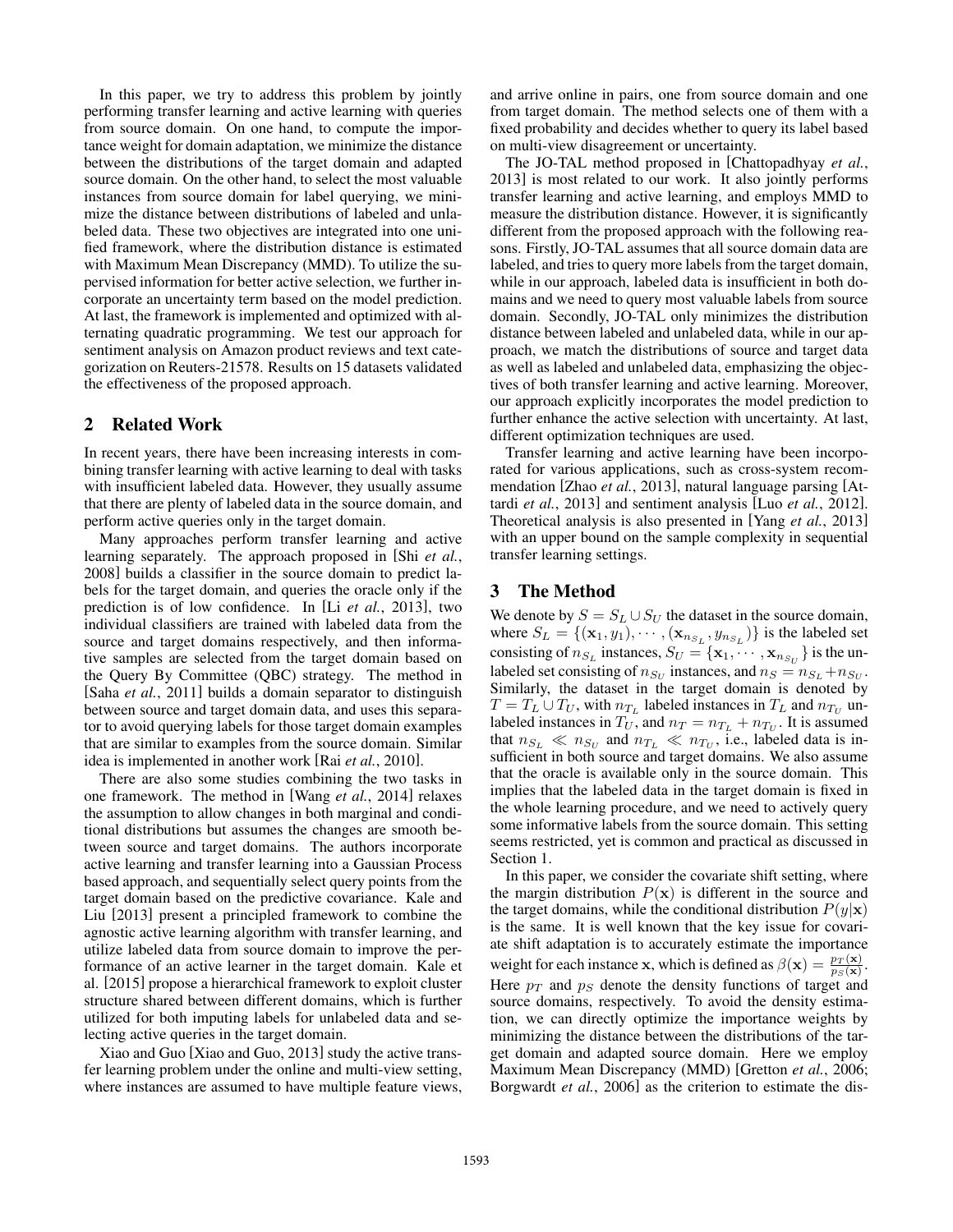tance between different distributions. Specifically, the empirical estimate of MMD between the target domain and the adapted source domain can be written as:

$$
MMD(\hat{S},T) = ||\frac{1}{n_S} \sum_{\mathbf{x} \in S} \beta(\mathbf{x}) \phi(\mathbf{x}) - \frac{1}{n_T} \sum_{\mathbf{x} \in T} \phi(\mathbf{x}) ||_{\mathcal{H}},
$$
\n(1)

where  $\hat{S} = \{ \beta(\mathbf{x})\mathbf{x} \mid \mathbf{x} \in S \}$  is the set of adapted source domain data, and  $\phi : \mathcal{X} \to \mathcal{H}$  is a mapping from the feature space to a Reproducing Kernel Hilbert Space (RKHS). It is easy to observe that the MMD is actually measured with the distance between the means of the two samples mapped into a RKHS. The target of domain adaptation is to optimize the importance weights  $\beta$  by minimizing Eq. (1).

As discussed previously, there is few labeled data in both target and source domains, and more labels should be queried from an oracle in the source domain. Because the label acquisition could be very expensive, we need to actively select as few unlabeled examples as possible from the source domain for label querying. The active selection criterion should favor instances which are most helpful on improving the classification model in the target domain. This is essentially different from traditional active learning, which selects instances to improve the model in the same domain. It has been validated by previous research that margin distribution matching is an effective approach for active selection [Chattopadhyay *et al.*, 2012]. The basic idea is that after the label querying, the distributions of labeled data and unlabeled data should be close, such that the model trained will have good generalization ability. It is worth noticing that in our setting, the model is trained for predicting unseen instances in the target domain, while the queried instances along with existing labeled data are distributed in both domains. This implies that the importance weights for domain adaptation should be considered when performing distribution matching, consequently, making the active selection more challenging.

Formally, at each iteration of active learning, we select a small subset  $Q$  of size  $n_Q$  from  $S_U$  to query their labels. A vector  $\alpha = \{0, 1\}^{n_{\mathcal{S}_U}}$  is introduced to identify which instances are selected, where  $\alpha(\mathbf{x})=1$  indicates the instance  $x$  in  $S_U$  is selected for query. In other words, we have  $Q = {\mathbf{x} \mid \mathbf{x} \in S_U, \alpha(\mathbf{x})=1}.$  Again, MMD is used to measure the distance between two distributions, and the following measurement should be minimized:

$$
MMD(\hat{S}_L \cup \hat{Q} \cup T_L, T_U \cup \hat{S}_U).
$$
 (2)

Note that the labeled set consists of three parts: labeled data in the target domain  $T_L$ , labeled data in the source domain  $\hat{S}_L$ and the queried data from source domain *Q*ˆ. Here the symbol ˆ*·* represents a data set adapted with importance weights. For example,  $\hat{Q} = \{ \beta(\mathbf{x}) \mathbf{x} \mid \mathbf{x} \in Q \}.$ 

Noticing that MMD measures the distance between margin distributions, which means the label information is neglected during the active selection. We can thus incorporate an uncertainty term to further improve the active selection. Specifically, we first get the predictions of the current classification model *g* on all instances in  $S_U$ , denoted by  $g_{S_U}$ . Then the certainty of an instance **x** is simply estimated with  $|g(\mathbf{x})|$ , indicating that an instance with a prediction value closer to zero is more uncertain. Our target is to select a small batch of instances with larger uncertainty in the target domain. In other words,  $\alpha$  should be optimized to achieve a minimal value on  $\alpha\beta|g_{S_U}|.$ 

By combining the objectives for the domain adaption, the margin distribution matching based active selection and the uncertainty based active selection all together, we have the following framework for Transfer Learning with Active queries from Source domain (TLAS):

$$
\min MMD(\hat{S}, T) + MMD(\hat{S}_L \cup \hat{Q} \cup T_L, T_U \cup \hat{S}_U) + \lambda \alpha \beta |g_{S_U}|,
$$
\n(3)

where  $\lambda$  is a tradeoff parameter for balancing the contributions of distribution matching and uncertainty. This framework can be rewritten in more detail as the following optimization problem:

$$
\min_{\alpha,\beta} \left\| \frac{1}{n_S} \sum_{\mathbf{x} \in S} \beta(\mathbf{x}) \phi(\mathbf{x}) - \frac{1}{n_T} \sum_{\mathbf{x} \in T} \phi(\mathbf{x}) \right\|^2 + \left\| \frac{1}{n_L} \right\|
$$
\n
$$
\left( \sum_{\mathbf{x} \in S_L} \beta(\mathbf{x}) \phi(\mathbf{x}) + \sum_{\mathbf{x} \in S_U} \alpha(\mathbf{x}) \beta(\mathbf{x}) \phi(\mathbf{x}) + \sum_{\mathbf{x} \in T_L} \phi(\mathbf{x}) \right)
$$
\n
$$
- \frac{1}{n_U} \left( \sum_{\mathbf{x} \in S_U} (1 - \alpha(\mathbf{x})) \beta(\mathbf{x}) \phi(\mathbf{x}) + \sum_{\mathbf{x} \in T_U} \phi(\mathbf{x}) \right) \right\|^2
$$
\n
$$
+ \lambda \sum_{\mathbf{x} \in S_U} \alpha(\mathbf{x}) \beta(\mathbf{x}) |g(\mathbf{x})|
$$
\n*s.t.*  $\alpha(\mathbf{x}) \in \{0, 1\}, \forall \mathbf{x} \in S_U; \sum_{\mathbf{x} \in S_U} \alpha(\mathbf{x}) = n_Q; \beta(\mathbf{x}) \in [0, 1], \forall \mathbf{x} \in S$ \n(4)

where  $n_L = n_{S_L} + n_Q + n_{T_L}$  and  $n_U = n_{S_U} - n_Q + n_{T_U}$ .

Note that the binary constraints on  $\alpha$  make the above problem NP-Hard. By relaxing the constraints to let  $\alpha(\mathbf{x}) \in [0, 1]$ , the problem in Eq. (4) is biconvex, and can be solved alternatingly with a guarantee on the convergence [Gorski *et al.*, 2007]. To optimize  $\alpha$  with  $\beta$  fixed, we have the following quadratic programming problem:

$$
\min_{\alpha} \frac{1}{2} \alpha^{\top} A \alpha + \mathbf{a}^{\top} \alpha + \text{constant} \tag{5}
$$
  
s.t.  $\alpha \in [0, 1]^{n_{SU}}, \quad \alpha^{\top} \mathbf{1} = n_Q$ ,

where

$$
A = \left(\frac{1}{n_L} + \frac{1}{n_U}\right)^2 (\beta_{S_U} \beta_{S_U}^\top) \circ K_{S_U, S_U},
$$
  
\n
$$
\mathbf{a} = -\left(\frac{1}{n_U^2} + \frac{2}{n_L n_U}\right) (\beta_{S_U} \beta_{S_U}^\top) \circ K_{S_U, S_U} \mathbf{1}
$$
  
\n
$$
+\left(\frac{1}{n_L^2} + \frac{2}{n_L n_U}\right) (\beta_{S_U} \beta_{S_L}^\top) \circ K_{S_U, S_L} \mathbf{1}
$$
  
\n
$$
+\left(\frac{1}{n_L^2} + \frac{2}{n_L n_U}\right) (\beta_{S_U} \mathbf{1}^\top) \circ K_{S_U, T_L} \mathbf{1}
$$
  
\n
$$
-\left(\frac{1}{n_U^2} + \frac{2}{n_L n_U}\right) (\beta_{S_U} \mathbf{1}^\top) \circ K_{S_U, T_U} \mathbf{1}
$$
  
\n
$$
+\frac{\lambda}{2} \beta_{S_U} \circ |g_{S_U}|.
$$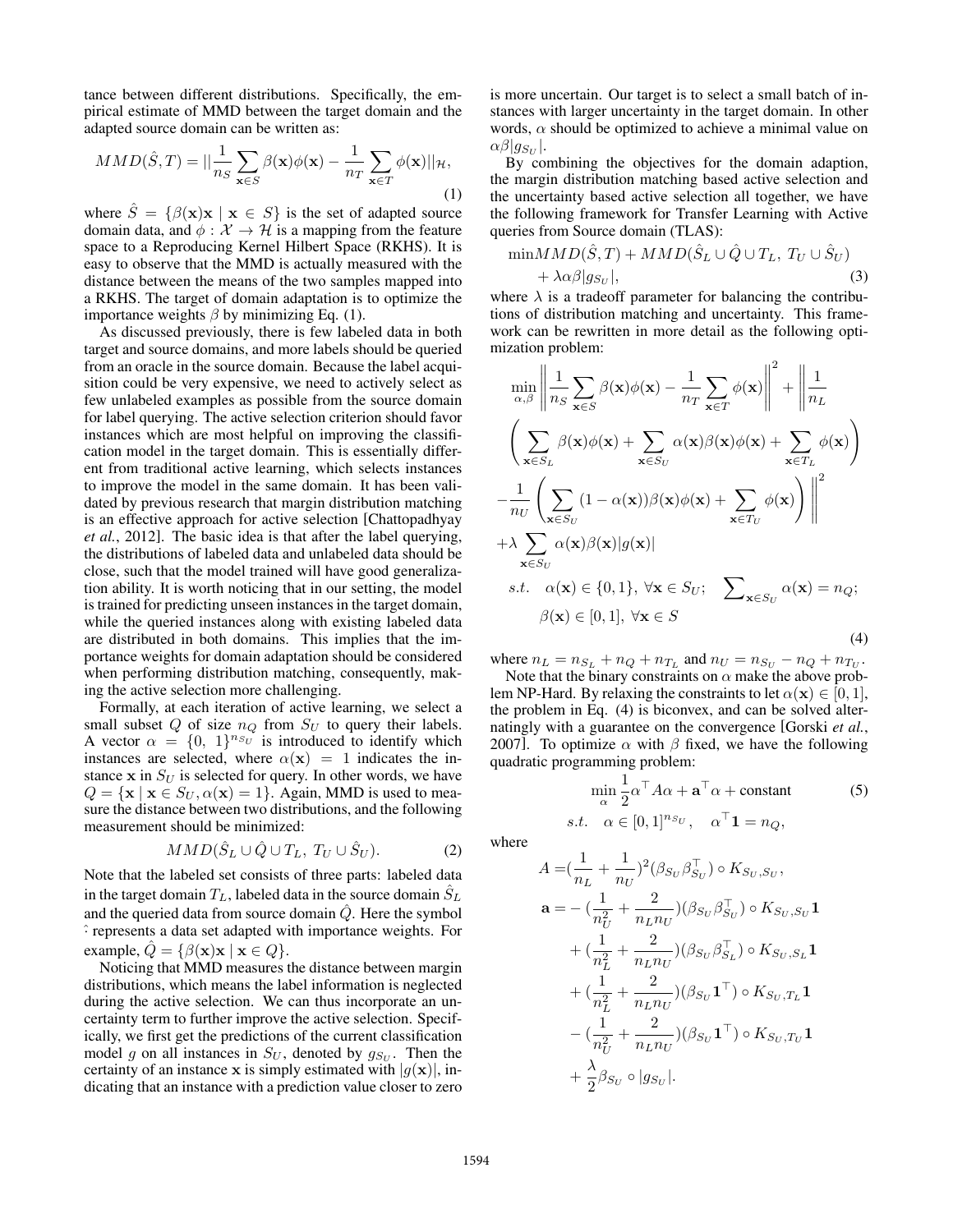Here *K* is the kernel matrix corresponding to the feature mapping  $\phi(\cdot)$ , and 1 is a vector with all entries being 1. We use  $\circ$  to denote the element-wise product of vectors or matrixes, and refer to by subscript  $S_U$  the rows/columns in a vector or matrix for the unlabeled instances in  $S_U$ . Other subscripts  $S_L$ ,  $T_U$ ,  $T_L$  follow similar denotations.

To optimize  $\beta$  with  $\alpha$  fixed, Eq. (4) can be rewritten as follows, which is also a quadratic programming problem.

$$
\min_{\beta} \frac{1}{2} \beta^{\top} B \beta + \mathbf{b}^{\top} \beta + \text{constant}
$$
\n
$$
s.t. \quad \beta \in [0, 1]^{n_{S_L} + n_{S_U}},
$$
\n(6)

where

*<sup>B</sup>* <sup>=</sup> <sup>1</sup> *n<sup>S</sup>* 2 *KS,S* + *B*<sup>11</sup> *B*<sup>12</sup> *<sup>B</sup>*<sup>21</sup> *<sup>B</sup>*22 *,* <sup>b</sup> <sup>=</sup> *nSn<sup>T</sup> KS,T* 1 + 0 BBBBBBBB@ 1 *n*<sup>2</sup> *L <sup>K</sup><sup>S</sup>L,T<sup>L</sup>* <sup>1</sup> <sup>1</sup> *<sup>n</sup>Ln<sup>U</sup> K<sup>S</sup>L,T<sup>U</sup>* 1 *K<sup>S</sup><sup>U</sup> ,T<sup>L</sup>* 1 ⇣ ( <sup>1</sup> *n*<sup>2</sup> *L* + <sup>1</sup> *<sup>n</sup>Ln<sup>U</sup>* )↵ <sup>1</sup> *<sup>n</sup>Ln<sup>U</sup>* 1 ⌘ *K<sup>S</sup><sup>U</sup> ,T<sup>U</sup>* 1 ⇣ ( <sup>1</sup> *n*<sup>2</sup> *U* + <sup>1</sup> *<sup>n</sup>Ln<sup>U</sup>* )↵ <sup>1</sup> *n*<sup>2</sup> *U* 1 ⌘ + <sup>2</sup>↵ *|g<sup>S</sup><sup>U</sup> |* 1 CCCCCCCCA

and

$$
B11 = \frac{1}{n_L^2} K_{S_L, S_L},
$$
  
\n
$$
B12 = \left( (\frac{1}{n_L^2} + \frac{1}{n_L n_U}) \mathbf{1} \alpha^\top - \frac{1}{n_L n_U} \mathbf{1} \right) \circ K_{S_L, S_U},
$$
  
\n
$$
B21 = \left( (\frac{1}{n_L^2} + \frac{1}{n_L n_U}) \alpha \mathbf{1}^\top - \frac{1}{n_L n_U} \mathbf{1} \right) \circ K_{S_U, S_L},
$$
  
\n
$$
B22 = \left( (\frac{1}{n_L} + \frac{1}{n_U})^2 \alpha \alpha^\top - (\frac{1}{n_U^2} + \frac{1}{n_L n_U}) (\mathbf{1} \alpha^\top + \alpha \mathbf{1}^\top) + \frac{1}{n_U^2} \mathbf{1} \right) \circ K_{S_U, S_U}.
$$

Note here we denote by 1 a vector or a matrix with all entries being 1, and assume that the unlabeled instances are ordered before the labeled data in *S* for simplicity of presentation.

The alternating optimization process is repeated until convergence. In our experiments, it converges in two iterations for most cases, and the algorithm is in general efficient. The pseudo-code of the proposed TLAS approach is summarized in Algorithm 1. Note that  $\beta$  can be simply initialized with all ones or by kernel mean matching. Because  $\alpha(\mathbf{x})$  is relaxed from binary to a real value in [0*,* 1], it cannot be directly identified which instances should be selected, we thus instead sort the instances of  $S_U$  in descending order of  $\alpha$ , and select the top *n<sup>Q</sup>* instances to query their labels.

## 4 Experiments

#### 4.1 Settings

The proposed TLAS approach is evaluated on two tasks: sentiment analysis and text categorization. The Sentiment Anal-

## Algorithm 1 The TLAS Algorithm

# 1: Input:

- 2:  $S = S_L \cup S_U$ : source domain data;<br>3:  $T = T_L \cup T_U$ : target domain data;
- 3:  $T = T_L \cup T_U$ : target domain data;<br>4:  $n_O$ : batch size of active query:  $\lambda$ : t
- $n_Q$ : batch size of active query;  $\lambda$ : tradeoff parameter.
- 5: Calculate the kernel matrix *K* and initialize  $\beta$ ;
- 6: For each active querying iteration:
- 7: Repeat until convergence
- 8: Update  $\alpha$  by solving Eq. (5);
- 9: Update  $\beta$  by solving Eq. (6);
- 10:  $Q \leftarrow$  top  $n_Q$  instances of  $S_U$  with largest  $\alpha$  values;
- 11:  $S_U = S_U \setminus Q; \quad S_L = S_L \cup Q;$
- 12: Train the model based on  $T_L$  and adapted  $S_L$  with  $\beta$ .

ysis dataset<sup>1</sup> contains product reviews on Amazon from four domains: Book, DVD, Electronics and Kitchen. For each domain, 1000 positive reviews and 1000 negative reviews are collected. Each review text is represented by a 200 dimensional feature vector according to [Chattopadhyay *et al.*, 2013]. By taking each domain as source or target domain, we have in all 12 domain pairs: B2D, B2E, B2K, D2B, D2E, D2K, E2B, E2D, E2K, K2B, K2D and K2E. For the text categorization task, we use a preprocessed subset of Reuters- $21578<sup>2</sup>$  as in [Dai *et al.*, 2007]. Reuters-21578 is a collection of Reuters news articles, which are organized in a hierarchical structure. Following the method in [Dai *et al.*, 2007], three top categories are selected: Orgs, People and Places. Each category has different sub-categories, and thus we can dived the data with different sub-categories into source and target domains. Then three binary classification tasks between top categories are constructed: Orgs vs People, Orgs vs Places and People vs Places.

For each dataset, we randomly divide the source domain data into two parts: 10% as the labeled set *SL*, and the rest 90% as the unlabeled set  $S_U$ . Similarly, the target domain data is randomly divided into three parts: 50% for testing, 10% as the labeled set  $T_L$ , and the rest 40% as the unlabeled set  $T_U$ . We perform active queries iteratively. At each iteration,  $n_Q$  instances are selected from  $S_U$ , and are added into  $S_L$  with label assignments. After each query, the classification model is trained based on *T<sup>L</sup>* along with adapted *SL*. The classification accuracy on the test data is recorded at each iteration. The data partition is repeated randomly for 30 times, and the average results are reported. We employ LibSVM [Chang and Lin, 2011] with default parameters to implement the classification model. In our experiments, we set  $n_Q = 10$ and  $\lambda = 10$  as default for all datasets, and compute the kernel matrix *K* using RBF kernel with default parameters.

To the best of our knowledge, there is no existing study can be directly applied to our setting. The following methods are compared in our experiments:

*•* Random: Randomly selects instances from unlabeled source domain data *S<sup>U</sup>* , and performs domain adaptation with kernel mean matching (KMM) [Huang *et al.*, 2006];

<sup>1</sup> http://www.cs.jhu.edu/ mdredze/datasets/sentiment

<sup>2</sup> http://www.cse.ust.hk/TL/dataset/Reuters.zip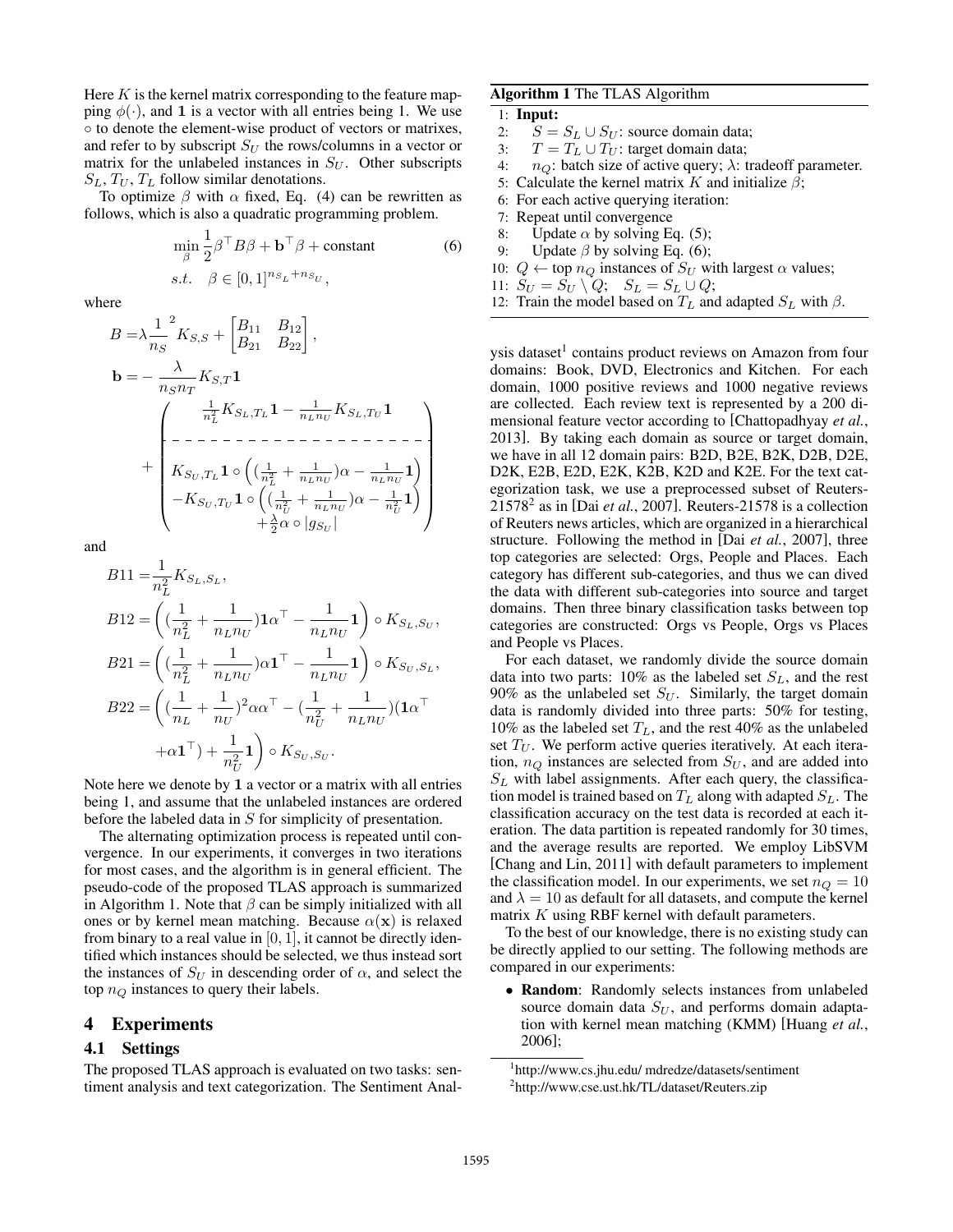

Figure 2: Performance comparison on Sentiment Analysis

- *•* Uncertainty: Selects the most uncertain instances from the source domain, and performs domain adaptation with KMM;
- *•* MPAL: Selects instances in the source domain by distribution matching according to the active learning method proposed in [Chattopadhyay *et al.*, 2012], and performs domain adaptation with KMM;
- TLAS-b: A baseline of our method, which fixes  $\beta$  with KMM, and optimizes  $\alpha$  for active selection with Eq. (5);
- *•* TLAS: The method proposed in this paper.

### 4.2 Performance comparison

We perform active queries iteratively, and record the classification performance in the target domain after updating the model with the queried labels. The performance curves with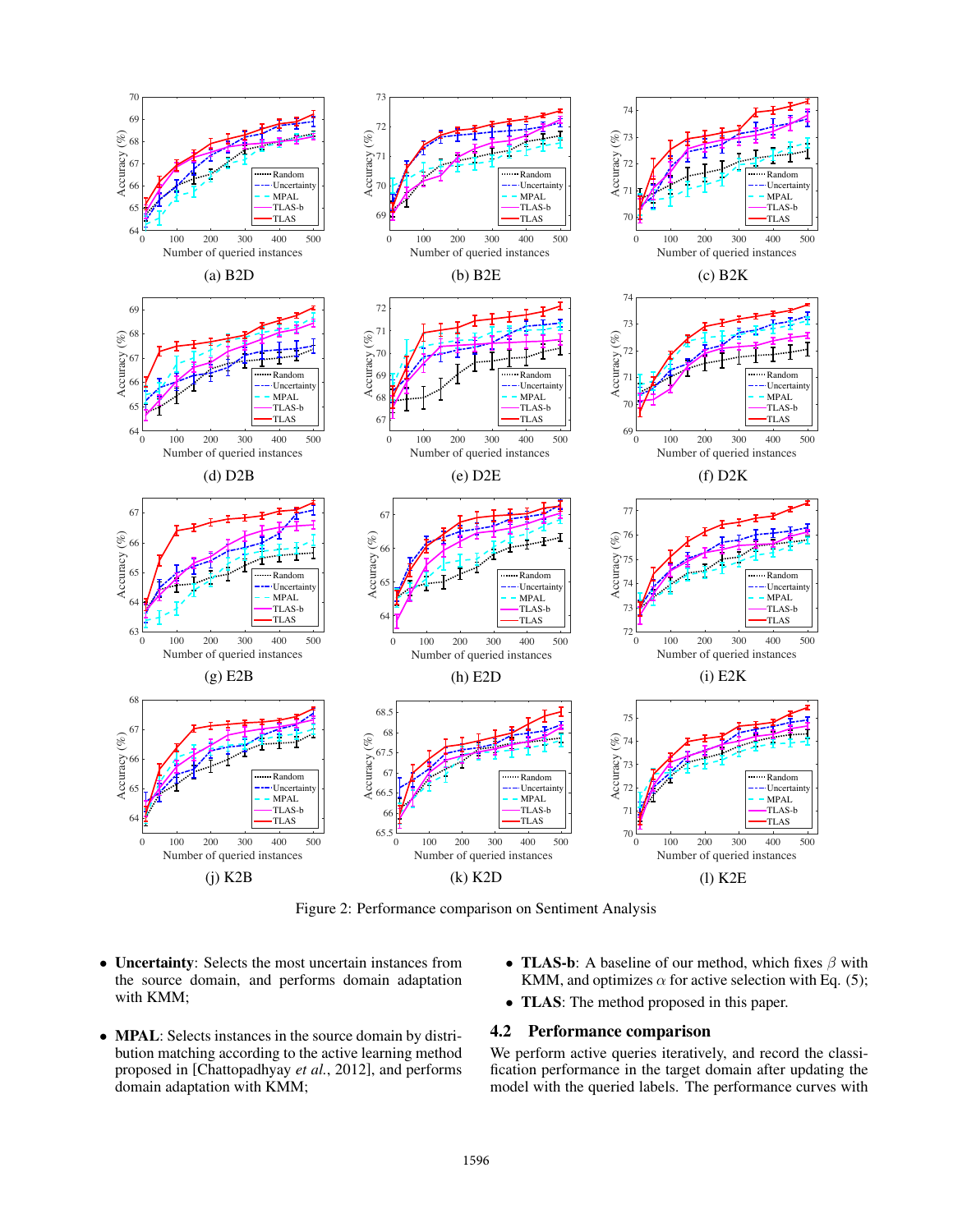

Figure 3: Performance comparison on Reuters



Figure 4: Performance comparison with different ratios of labeled data on Reuters

increasing queries are plotted in Figure 2 and Figure 3 respectively for the Sentiment and Reuters datasets. In Figure 2, we can observe that the proposed method TLAS achieves the best performance in most cases. As expected, Random sampling leads to the worst performance on most datasets. Uncertainty sampling usually achieves decent performance, but is less effective than TLAS. The performance of MPAL is not very stable. It works well on some datasets but fails on the others, suggesting that a valuable query for the source domain may be less helpful for the target domain. When comparing TLAS with TLAS-b, the proposed method is always superior to its baseline, validating that iteratively optimizing the importance weights  $\beta$  is useful on improving the performance. In Figure 3, we get similar results on the Reuters dataset. The superiority of TLAS is more obvious on *Orgs vs Places* and *People vs Places*, where even the baseline TLAS-b outperforms all the other compared methods. We also notice that the performance could be degenerated with more queries on Orgs vs Places and People vs Places. One possible reason is the negative transfer, which is an interesting challenge deserve to be overcome in the future.

## 4.3 Study with different labeled ratios

In this subsection, we examine the performance of the compared approaches with varying numbers of initially labeled data in the target domain. The experiments are performed with the ratio of initial labeled data  $(n_T / n_T)$  increasing from

10% to 50%. Due to space limitation, for each ratio, we report the area under the performance curve on Reuters, instead of plotting the whole performance curve. The comparison results are plotted in Figure 4. Note that the area under curve is normalized by the area of the full rectangle, such that the value is in the interval of 0 to 1. It can be observed that all the compared methods achieve better performance with more initial labeled data in the target domain. The superiority of TLAS over other methods is consistent with different ratios of initial labeled data. Surprisingly, even the baseline version TLAS-b can outperform the other methods in most cases, which suggests that our strategy of active selection is effective even with fixed importance weights for domain adaptation.

# 5 Conclusion

In this paper, we propose a novel and practical setting for active transfer learning, where labeled data is insufficient in both source and target domains, and further labels can be actively queried only from the source domain. We jointly perform domain adaptation and active selection in one framework, aiming to train an effective model for the target domain with least queries from the source domain. Experiments on 15 datasets validated the effectiveness of the proposed approach. In the future, we plan to extend the framework for transfer learning with multiple source domains. Also, other active selection strategies will be studied under the proposed setting.